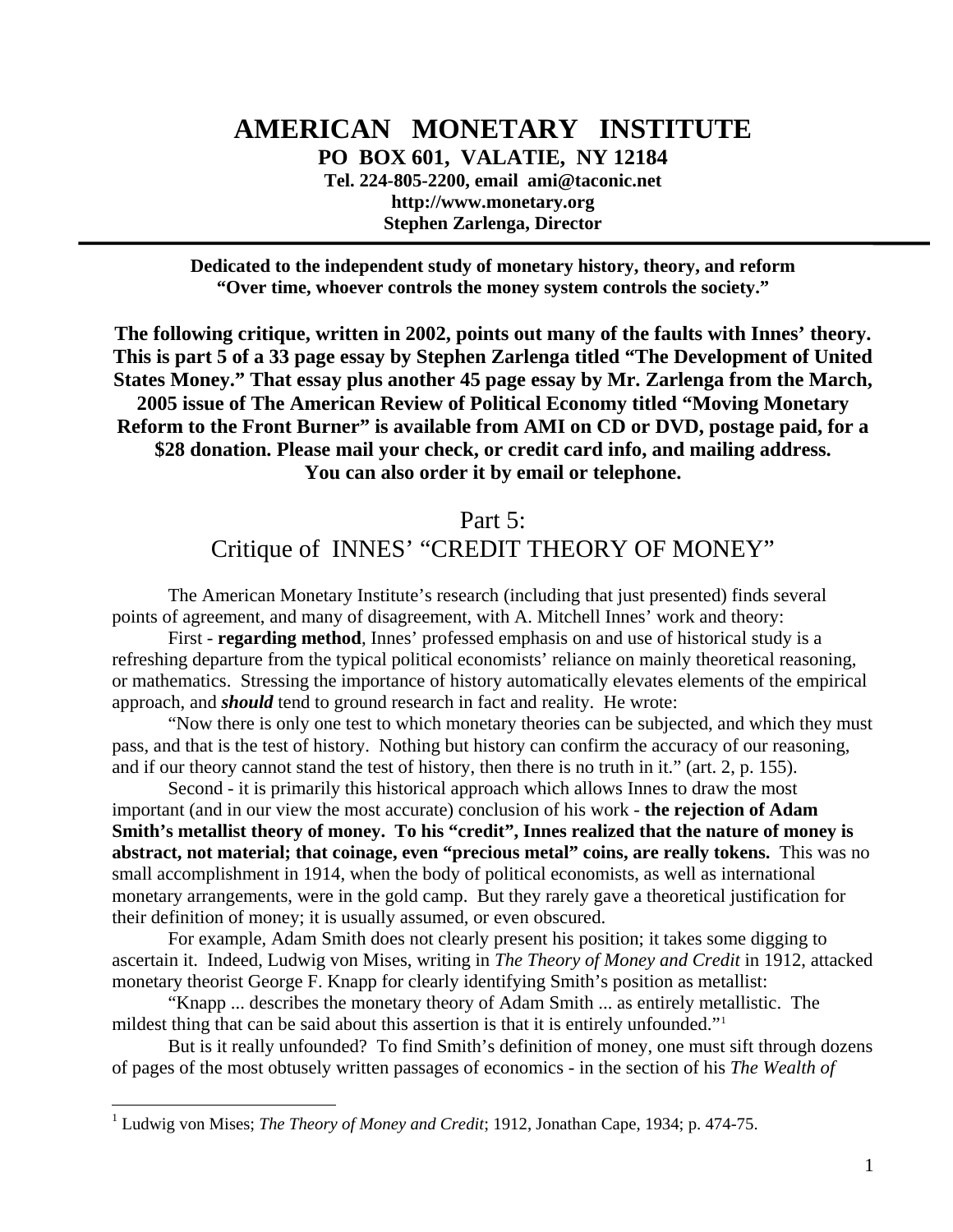*Nations* on how money gets its value - and be careful not to skip over the one important sentence (and even it is not explicit enough):

# "**By the money price of goods it is to be observed, I understand always, the quantity of pure gold or silver for which they are sold, without any regard to denomination of the coin."**[2](#page-1-0)

Thus, von Mises' 500-page book did not achieve the level of understanding reached by Innes' brief presentation, as regards Adam Smith's viewpoint, and the abstract nature of money.

Third - Innes correctly understood that the period of Kingly control over coinage systems, with their frequent alterations and debasements, was not a question of cheating their subjects, but of taxation:

"But the general idea that the Kings willfully debased their coinage is without foundation ..." (art. 1 p. 386)

Del Mar referred to this period of monetary history, from roughly 1250 AD to 1450 AD, as the "period of Kingly abuse", and also pointed out that it was usually not a question of stealing from the populace through the monetary mechanism. Some market ideologues still advertise these 600- 700 year old cases of monarchs "debasing" their coinage as a reason why modern governments should not control the monetary system.

# BUT TOO MANY FACTUAL ERRORS IN INNES' "HISTORY"

While it would be healthy for Innes to draw on historical cases, **the way he did so is generally too loose and assumptive**. We often see phrases like this:

"To remedy this the kings of France attempted, **probably** with little success, to introduce ..." (art. 2, p. 153) or,

"And **when** we find, **as we surely shall**, records of ages earlier than the great King Hammurabi ... **we shall, I doubt not,** still find traces of the same law ..." (art. 1, p. 391)

These remarks are more than a stylistic problem, and belie a less than ideal attitude toward the facts. In our view, questions central to his theme should have been checked or answered more definitively before publishing the paper. (I have recently read and notated 1,500 pages of obscure writings on early Roman numismatics, in order to get 4 or 5 paragraphs correct in my book, and have little patience with Innes on this.)

There is also a very inadequate presentation of the evidence that he thinks he actually has, as opposed to evidence that he is sure *will someday be found*. While the articles are brief, this should not have stopped him from presenting some of his sources, and we generally see a lack of dates and names.

# **But more serious are the large number of factual errors - enough to allow a critic to characterize the articles more as an abuse of history, than a use of it.**

#### THE MANY ASSERTIONS ABOUT PRIVATE MONEY

 $\overline{a}$ 

Innes makes many unsubstantiated assertions regarding the existence of extensive private coinages. On page 382 (art. 1) he writes:

"(U)nder the Frankish Kings, who reigned for three hundred years  $(A.D. 457-751)$  ... coins ... were issued by the Kings themselves or various of their administrators, by ecclesiastical institutions, ... or by merchants, bankers, jewelers, etc. There was ... during the whole of this period, complete liberty of issuing coins without any form of official supervision ... *There can be no doubt* that all the coins were tokens and that the weight or composition was not regarded as a matter of importance."

<span id="page-1-0"></span><sup>2</sup> Adam Smith; *The Wealth Of Nations*; (1776) Great Books Collection, Encyclopedia Brittanica, University of Chicago Press, vol. 39, 1952; p. 20.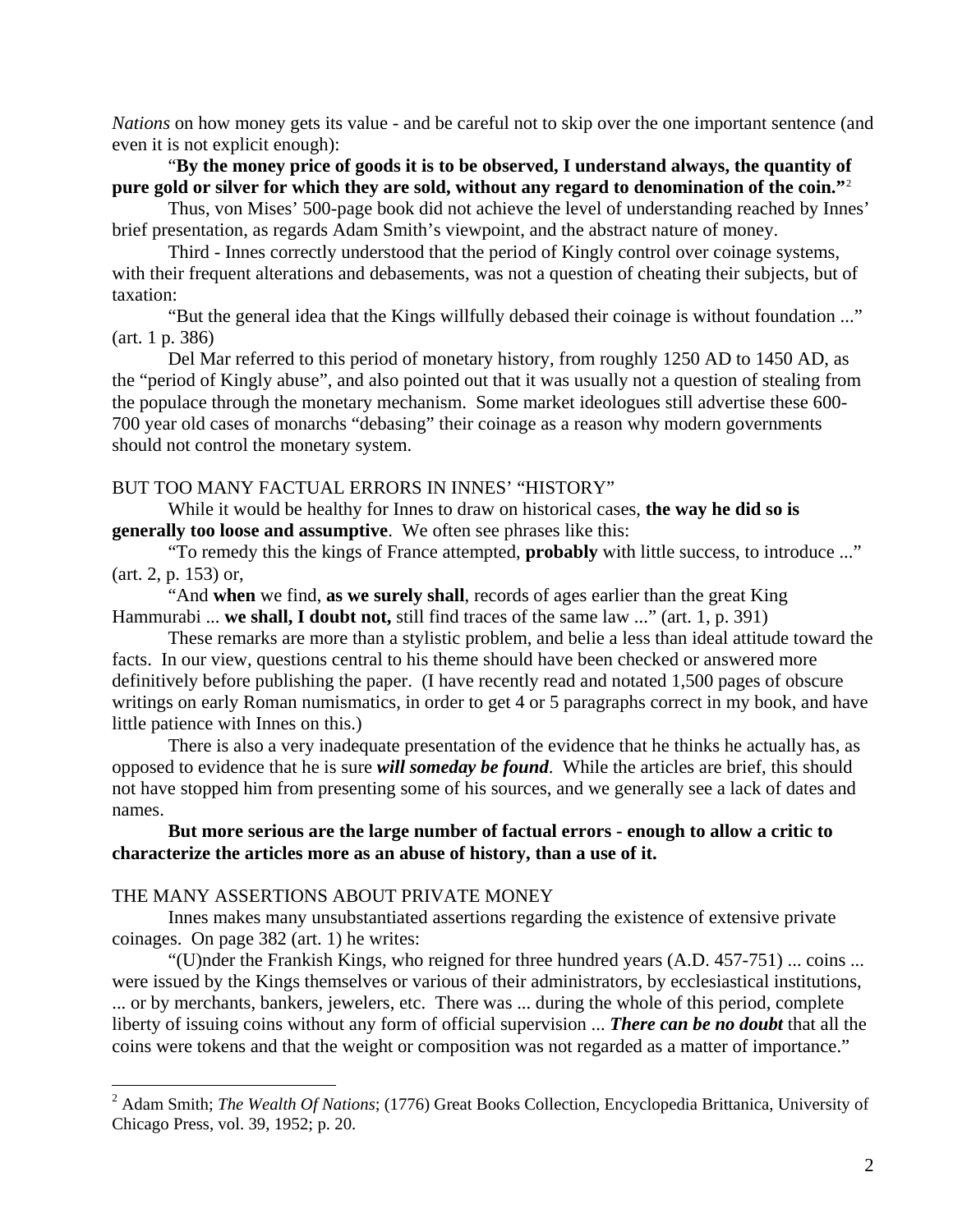But other than the state issuers, and the occasional ecclesiastical issuers which are encountered in historical research, none of this is grounded in fact.

Another example on page 389 (art. 1):

"…England and France (*and I think*, in all countries) there were in common use large quantities of private metal tokens."

That is the first I've heard of it, and no citations are given for such assertions. Which museum would claim to have any samples of such "extensive" private token issues?

Also, on page 393 (art. 1):

"... archeologists have brought to light numbers of objects of extreme antiquity, **which may**  with confidence be pronounced to be ancient tallies ..."

Pronounced by who? No citations given.

On page 396 (art. 1):

"As a general statement ... all commerce was for many centuries carried on entirely with tallies."

I sincerely wish Innes had mentioned some sources, as I'd like to know more about this.

# NOT TRUE THAT THE VALUE OF MONEY NEVER INCREASES

Innes makes the following statement on page 159 (art. 2):

"But while the monetary unit may depreciate, it never seems to appreciate. A general rise of prices ... is the common feature of all financial history."

This belies an ignorance of the history of the Greenbacks and the Greenback battles and the great  $19<sup>th</sup>$  century deflations described above in parts 3 and 4. If Innes can be excused for this lack of knowledge about "foreign" countries, what about the ignorance of his own nation's deflation after the 1810 bullion report was taken seriously and the Bank of England adopted a restrictive monetary policy, dramatically increasing the value of the Pound for some years.

#### MONETARY WORKS AVAILABLE TO INNES

 $\overline{a}$ 

Knapp's *The State Theory of Money*[3](#page-2-0) was published in German in 1905 and was not translated into English (at the urging of John Maynard Keynes) until 1924. Had Innes read Knapp, he could have seen that his "credit money" was only one among several subsets of money described by Knapp. **Innes might have realized that to conclude that this limited subset is the full definition of money, in effect, does away with the concept of money, and substitutes the concept of credit in its place.** 

 Other key works, which were available to Innes, were Alexander Del Mar's *History of Monetary Systems*, and his *Middle Ages Revisited*, published in 1895 and in 1900. Both works would have given Innes a much firmer grasp of the history and nature of money, as based in law. Had he found Henri Cernuschi's books: *Nomisma or Legal Tender* or *Anatomy of Money*, published in 1877 and in 1886, he would have learned a great deal about the legal nature of money.

 Had Innes read Sir William Ridgeway's classic *The Origin of Metallic Currency and Weights Standards*, published in 1892 by Cambridge University, he would never have made this erroneous assertion on the early ancient coinages:

 "So numerous are the variations in size and weight of these coins that hardly any two are alike."

<span id="page-2-0"></span><sup>&</sup>lt;sup>3</sup> George F. Knapp; *The State Theory of Money*; (1905), published on behalf of the Royal Economic Society by Macmillan, 1924.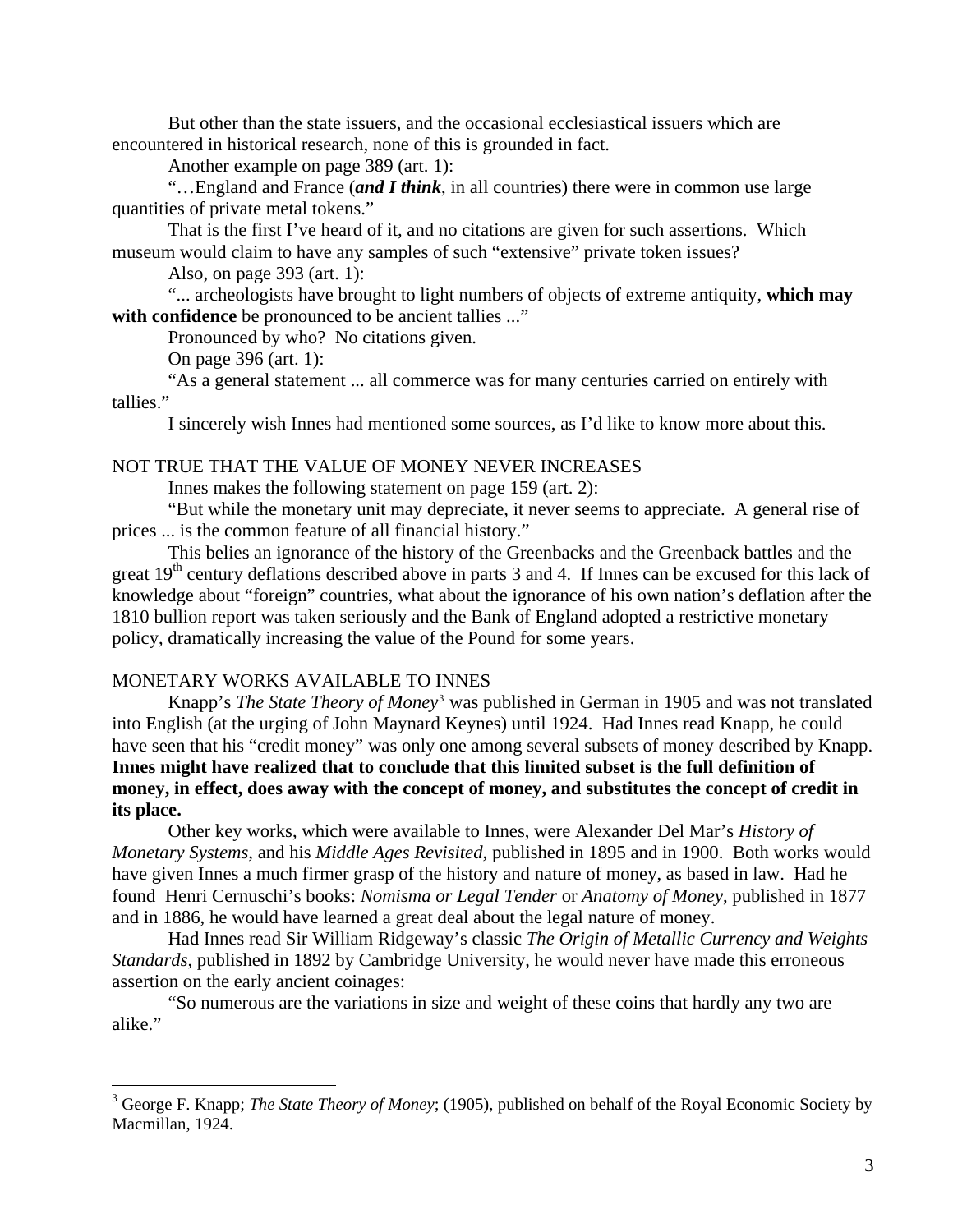In fact, Ridgeway had found a remarkable consistency around an ancient standard of 130-135 grains, identical to Homer's "Talanton".<sup>[4](#page-3-0)</sup> In other words, Innes should not be cut much slack in his neglect of these available works on his subject, just because the economists generally avoided historical studies.

# PROBLEMS WITH INNES' THEORY:

 Considering the number of factual problems, it will be no surprise that we find fault with several aspects of Innes' theory of money.

### CONFUSION OF THE MEASURE OF VALUE, WITH THE MEANS OF EXCHANGE

Innes confuses the standard - the legal measure of value - with the legal medium of exchange, and transfers the known inconsistencies and problems in the coinage, on to using metal for the measure:

"The monetary standard was a thing entirely apart from the weight of the coins or the material of which they were composed ..." (art. 2, p 382), and that there is "no evidence of a metallic standard of value" (art. 2, p. 385).

But he is not thinking clearly. That a coin, whether of gold or copper, is merely a token *medium of exchange*, does not mean that the Legal Standard - the *measure of value* - cannot be a designated amount of metal by law, imperfect as that system would be.

Innes argues that:

 $\overline{a}$ 

"The frequent use of the expressions 'money of account' and 'ideal money' in older writings show that the idea was familiar to many."

But historian Raymond de Roover, a specialist in the medieval period, would later write:

"The chief fallacy which pervades most of the work on money in the middle ages is the mistaken notion that 'money of account' was some kind of ideal or imaginary money which was used as a basis of the valuation of real coins. This valuation, the theory runs, could be changed arbitrarily by the monetary authorities. The 'money of account' was thus some kind of standard suspended in mid air ... In reality facts do not lend support to the theory of 'ideal' money or of an independent standard ... medieval monetary systems were pegged either directly or indirectly to gold and silver. They were based either on a real coin ... or on a coin which had ceased to circulate; but which still represented a definite weight of gold or silver."[5](#page-3-1)

#### THE ELEVATION OF BANKERS AND BANKING

Throughout both Innes articles we encounter an elevation of bankers and banking:

On page 158 (art. 2), describing an inflation in England in 1810, he says that the Bank of England "having just been started" could not have been responsible. But in fact the Bank had been founded 116 years earlier in 1694, and Parliamentary investigations eventually determined that they were indeed the responsible party.

On page 403 (art. 1), claiming that banking is only a circulation of debits and credits, Innes asserts that it is "Shown to be so from the study of the ancient banks". He also claims that such studies *would* show that the idea that a depositor in the ancient banks could withdraw his money "is wholly erroneous". But such studies actually show him to be wrong; that withdrawals often placed

<span id="page-3-0"></span><sup>4</sup> William Ridgeway; *The Origin of Metallic Currency and Weights Standards*; Cambridge University Press, 1892; pp.155-56.

<span id="page-3-1"></span><sup>5</sup> Raymond de Roover; *Money, Banking and Credit in Medieval Bruges*; Cambridge University Press, 1948; pp. 220-21.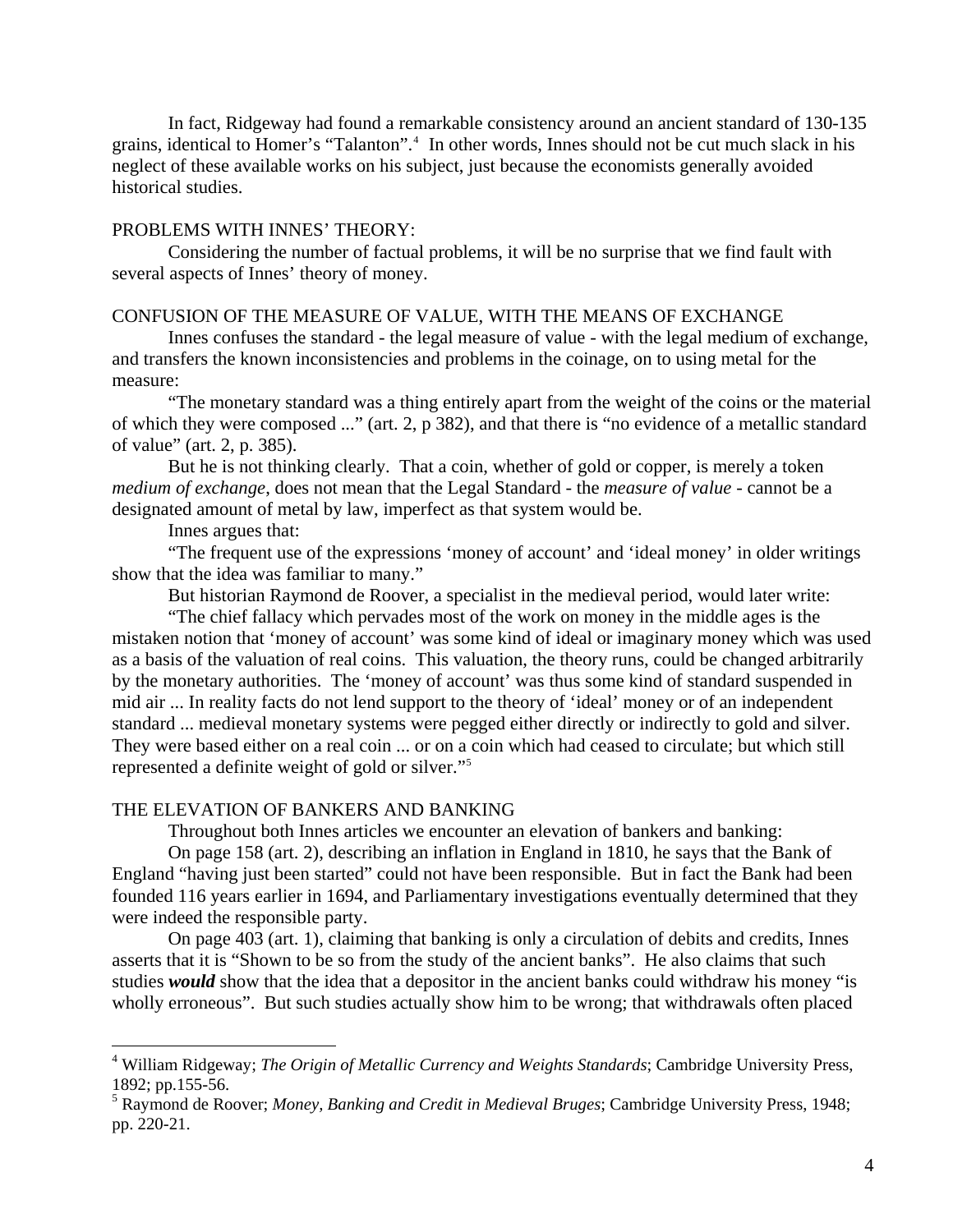these banks in trouble. See for example J. G. van Dillen's sections on the Bank of Amsterdam in his *History of the Principle Public Banks*. [6](#page-4-0) Even Adam Smith's extensive discussion of the Bank of Amsterdam in *The Wealth Of Nations* should have given Innes pause before making this statement. Redemption in coinage at the Bank of Amsterdam was generally not practiced, because bank money was at a premium over the coinage. But when this "agio" went negative, coinage redemptions were sued for, and again given. The bank was placed in distress, until it found a way to replenish its 'reserves'. (see van Dillen)

Another problem - on page 162 (art. 2) he writes:

"The Bank of England (which is really a government department of a rather peculiar kind) ..." But that was not really true until it was nationalized in 1946, at the urging of the Archbishop

of Canterbury. Until then it was a privately owned and controlled central bank.

# CREDIT ALONE IS MONEY? ALL MONEY IS CREDIT?

Our most significant disagreement with Innes' theory is his viewpoint that:

"Credit and credit alone is money" (art. 1, p. 392).

Reiterated in different form on page 402 (art. 1):

"Money then is credit and nothing but credit."

He then gives this simplification of commercial activity:

"The constant creation of credits and debts, and their extinction by being cancelled against one another, forms the whole mechanism of commerce" (art. 2, p. 393).

No one would deny that it is an exceptionally important mechanism of commerce, but Innes' intent is to exclude all else. To reach his conclusion, Innes first asserts that money is a debt:

"By issuing a coin the government has incurred a liability towards its possessor just as it would have done had it made a purchase - has incurred that is to say an obligation to provide a credit by taxation or otherwise for the redemption of the coin and thus enable its possessor to get value for its money" (art. 1, p. 402).

And again:

"A government dollar is a promise to 'pay', a promise to 'satisfy', a promise to 'redeem'; just as all other money is. All forms of money are identical in their nature" (art. 2, p. 154).

And again:

"A government coin is a promise to pay, just like a bill or note" (art. 2, p. 155).

But in fact there are very substantial differences between credit and money. That's one of the reasons we have two separate names for them. And Innes' view that coinage is a government debt results from muddled thinking (see below). In fact, he "slips" from time to time in the article, showing that he realizes there is a difference. For example:

"There is no question but that credit is far older than cash" (art. 1, p. 396). Thus he knows they are different, yet keeps asserting they are the same.

# *Dear readers, do you now see why it was so important to the bankers to remove the example of real money that the Greenbacks provided every day? Government money that was not debt, that was not redeemable in anything else, that was issued independently of the banks!*

While we can agree that credit is much older than cash (money), and that both credit and money are abstract rather than concrete, we must disagree that bank credits are essentially the same as government money, and we disagree that they are as good as government money.

<span id="page-4-0"></span> 6 J. G. van Dillen; *History of the Principle Public Banks*; International Committee for the study of History of Banking and Credit, 1934, A.M. Kelley reprint, 1965.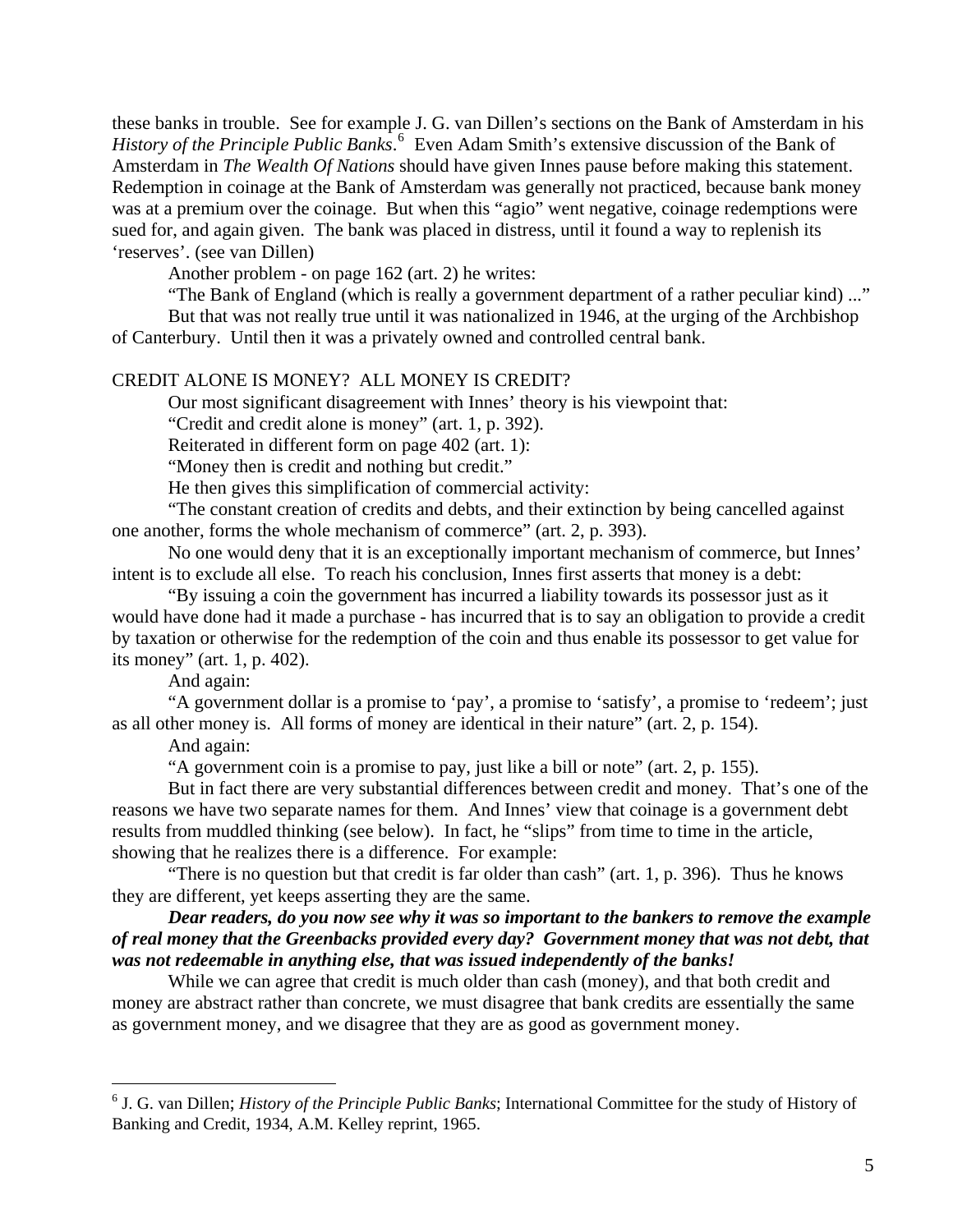# THIS IS ALSO A PROFOUND MORAL QUESTION

We point out that money is more than an abstract power, it is an abstract institution of society based in law. For corroboration we offer the ubiquitous historical examples of the efforts of private bankers, central or otherwise, to be sure the *LAW* made their private notes acceptable for payments to government. Several such cases are described in parts 1-3 above. We have seen what happened to their "money" when this privilege was revoked (in Part 2 above).

# *They knew Knapp's rule two centuries before his book was written!*

The moral element arises because a society depending on private bank credits in place of government created money, is operating in moral quicksand. For that society has established a special privilege of power and money for bankers, which cannot but harm the population as a whole.

When monetizing private credit is done by law, it necessarily confers special privileges on those privates issuing the credit. This is contrary to the spirit of the U.S. Constitution, and if one considers that this privilege amounts to the formation of an aristocracy (as Martin Van Buren pointed out in Part 1 above), then it is also contrary to the letter of the Constitution.

This immorality leads to serious troubles. Excepting warfare, properly constituted government money tends to be spent more for those things and items of infrastructure of concern to the state - the broad interest of the citizenship such as bridge and road and water infrastructure; public health and education.

Private credit tends to go for fast profit, defined in its least productive manner. Particularly for quickly getting back more than one gives, in terms of shuffling paper instruments.

**Monetizing credit - in particular private bank credit - can lead to such poor results (e.g. the Great Crash and the connected warfare, or the more recent savings and loan debacle), that it can even make the primitive practice of monetizing so called precious metals look good!** 

We regard the provision of the money mechanism to society by the government as a major advance over the prior private credit/barter arrangements. We'd agree with Knapp's evaluation of this step:

"The most important achievement of economic civilization, the chartalism (using tokens for money) of the means of payment."

For Knapp, the determination of whether something was money or not was:

"Our test, that the money is accepted in payments made to the States offices.["7](#page-5-0)

Thus, under Knapp's classification, bank credit, when privileged in law, is a form of money. **But what Innes would do is substitute bank created credit for government created money. It is not difficult to see to whose benefit that would work.** 

# WHERE INNES' THEORY RUNS INTO A WALL

 One sees the cracks in his theory, and then its breakdown in his proposals that clients not be allowed to withdraw money (cash) from their bank accounts:

 "Too much importance is (placed on) ... the amount of lawful money in the possession of the bank ... In fact it cannot be too clearly and emphatically stated that, these reserves of lawful money have ... no more importance than any other of the banks assets. They are merely credits like any others and it is unfortunate the United States has by legislation given an importance to these reserves which they should never have possessed. Such legislation was, no doubt, due to the erroneous view that has grown up in modern days that a depositor has the right to have his deposit paid in ... lawful money. I am not aware of any law expressly giving him such a right, and under normal conditions, at any rate, he would not have it." (art. 1, p. 403-404)

<span id="page-5-0"></span><sup>&</sup>lt;sup>7</sup> Knapp; cited above; pp. 92-95.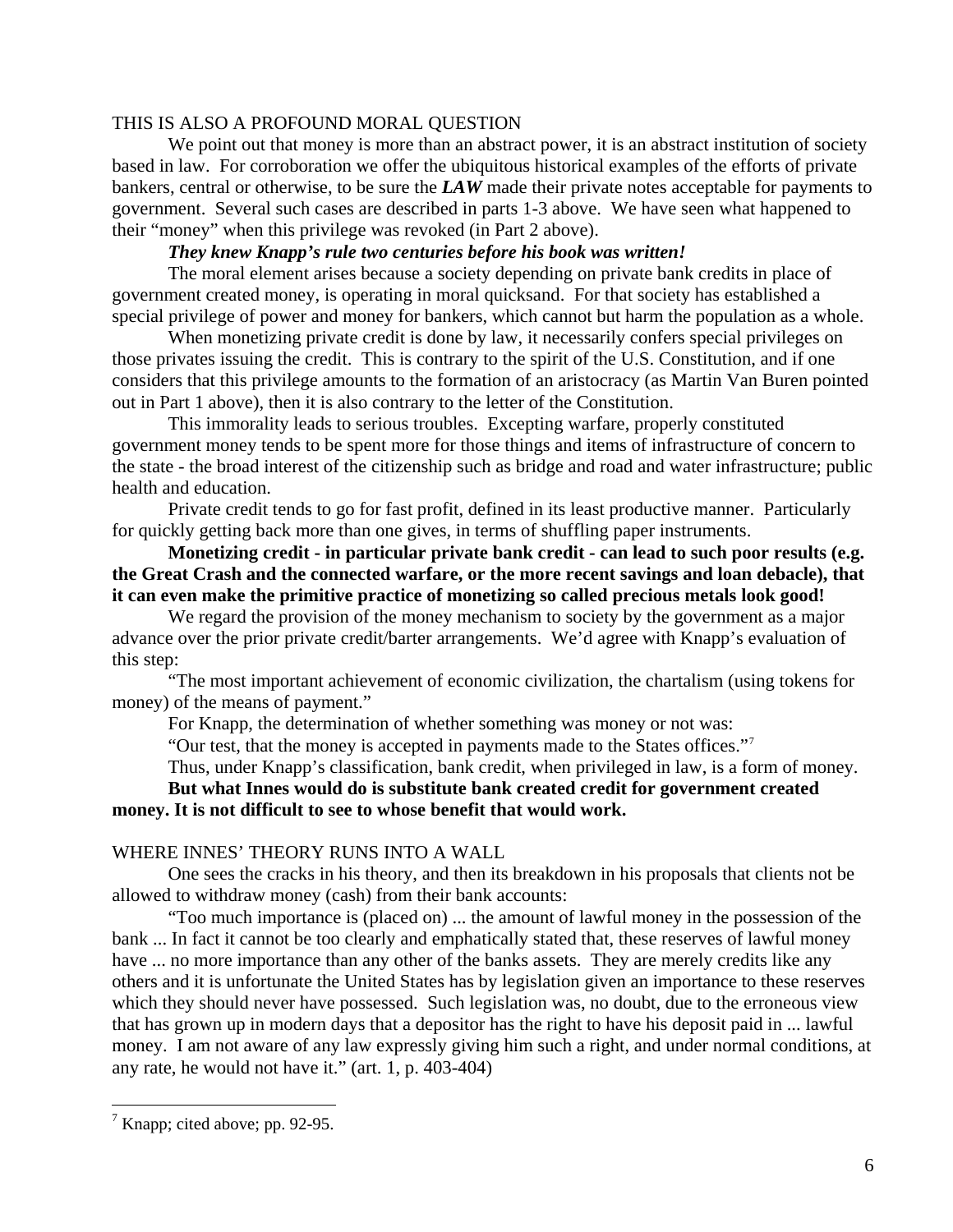He proposed to:

"Make everybody realize once he had become a depositor in a bank he ... was not entitled to demand payment in coin or government obligations" (art. 1, p. 405).

The bankers must have loved him! This is remarkable, but it follows directly from his definition of money: *how will they be able to withdraw money, if in fact all money other than bank credit, has been defined out of existence?* 

One could point out that this is exactly what the New York banks did, in the Panic of 1907; one could also argue that the present Federal Reserve system, when it pays cash, does not pay out coin or government obligations, but rather Federal Reserve Notes. Yet within our financial system, the law has made these notes cash. The law, and afterwards the custom arising out of that law, has made them money. This denial of withdrawal rights is where the "rubber hits the road" within his theory, and it fails.

Money is of a higher order of payment and value than credit. That it is institutional in its origins and in its present most perfect form, is obviously a thorn in the side of those intent on making money a creature only of markets. Furthermore, to distinguish between money and bank credit as "high powered money" and lesser powered money, misses their essential differences and further confuses the concepts of both money and credit.

The acceptance of private credit (unless immorally monetized by law) is conditional on the creditworthiness and liquidity of the issuer. Government money is a near unconditional means of payment; and a far more suitable instrument for "advancing the common welfare".

# THE BELITTLING OF GOVERNMENT

 Throughout Innes' articles one discerns, along with the subtle praising of banks, a related monetary "put down" on government. For example, on page 152 (art. 2) he asserts that the association of money with the government is a recent development:

 "So numerous have these government tokens become in the last few centuries and so universal their use ... that we have come to associate them more especially with the word money."

# **Well, in order to make that statement he had to ignore about 2,600 years of the history of money from Greek and Roman times.**

He continues on page 153 (art. 2):

 "Nor did government money always hold the pre-eminent position which it today enjoys in most countries - not by any means."

He gives an undated French example of this, and relies on the examples of three banks with money supposedly superior to government money:

 "In countries where there was a dominant bank like Amsterdam, Hamburg and Venice, the higher standard being known as 'bank money' and the lower standard as 'current money' ... the wholesale trade which dealt with the bankers followed the bank standard, and the retail trade (followed) the government standard."

**But Innes seems to be completely unaware that these three banks were government operations - were owned by the government.** Even Adam Smith knew that!<sup>[8](#page-6-0)</sup>

After Innes' many repetitions along the lines of:

"With every coin issued a burden or charge or obligation or debt is laid to the community in favor of certain individuals" (art. 2, p. 161), I realized that not only is this false for government money, **because the community first received something for that money, through their government**; but

in fact, Innes' repetitions tend to rhetorically obscure that his charge does hold true when the money

<span id="page-6-0"></span><sup>&</sup>lt;sup>8</sup> Smith; cited above; p. 358.